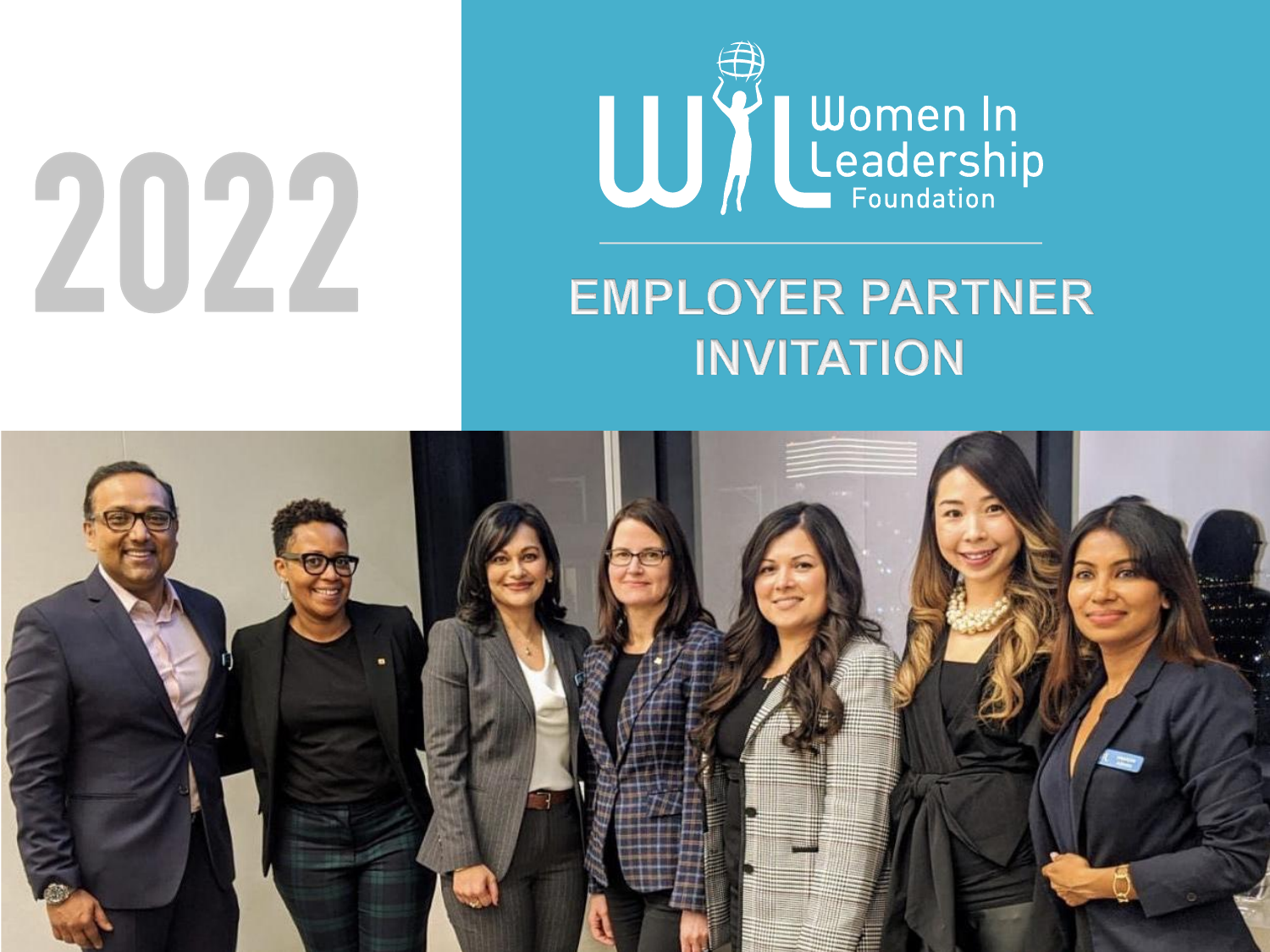

# ANNIVERSARY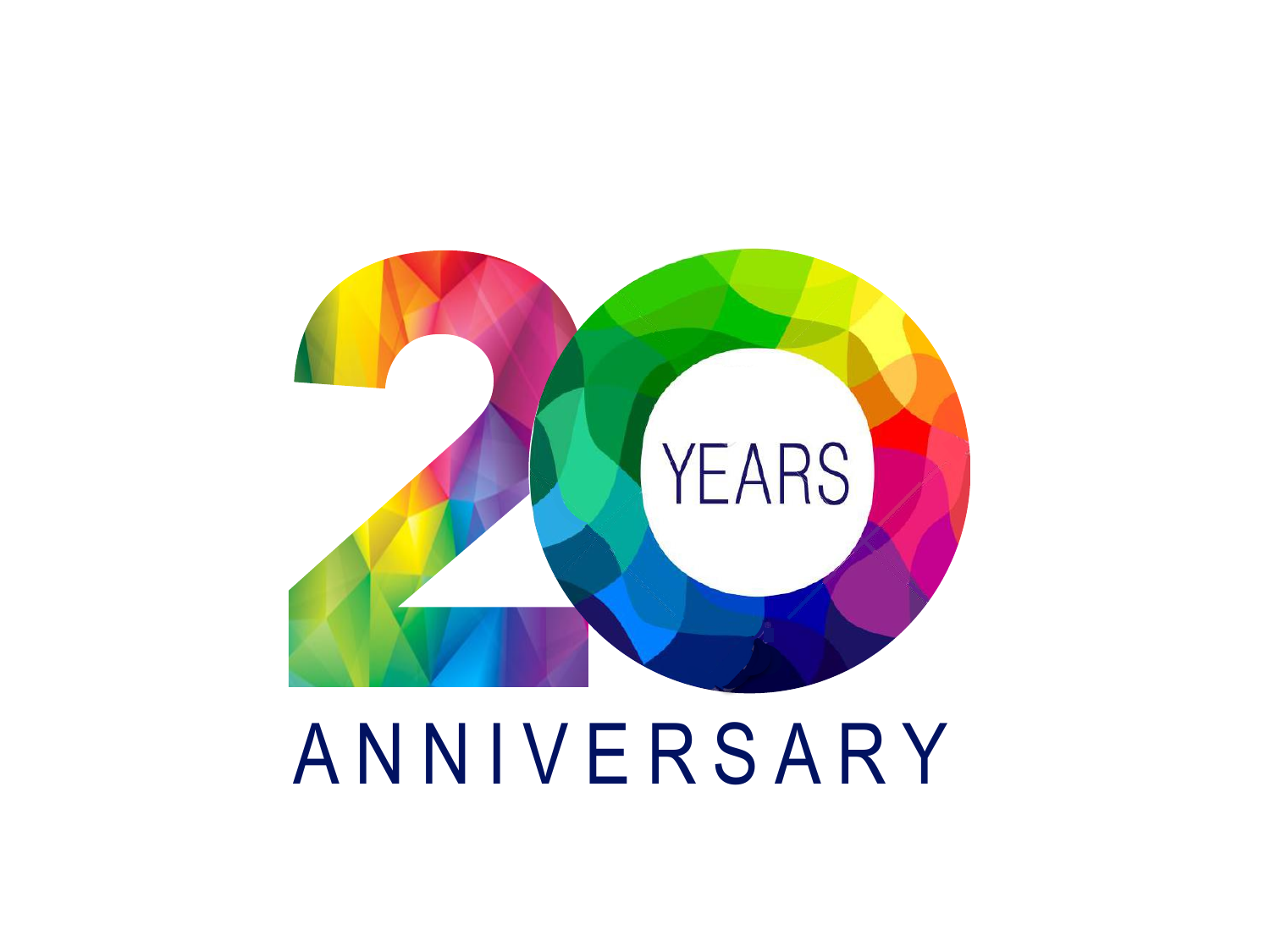#### INVITATION FROM THE PRESIDENT

Established in 2001, Women in Leadership (WIL) is a national, non-profit organization committed to creating a platform to promote diverse & inclusive workplaces.

We help all women across Canada to have the confidence and opportunities to pursue positions of leadership and help employers hire, grow, and support a diverse workforce.

As we celebrate our 20<sup>th</sup> year, we invite you to join us an an Employer Partner to share your story, showcase your leaders, and highlight your commitment to making a difference with diversity, equity and inclusion.

Best regards,

Maya Kanigan, BCom Founder & President



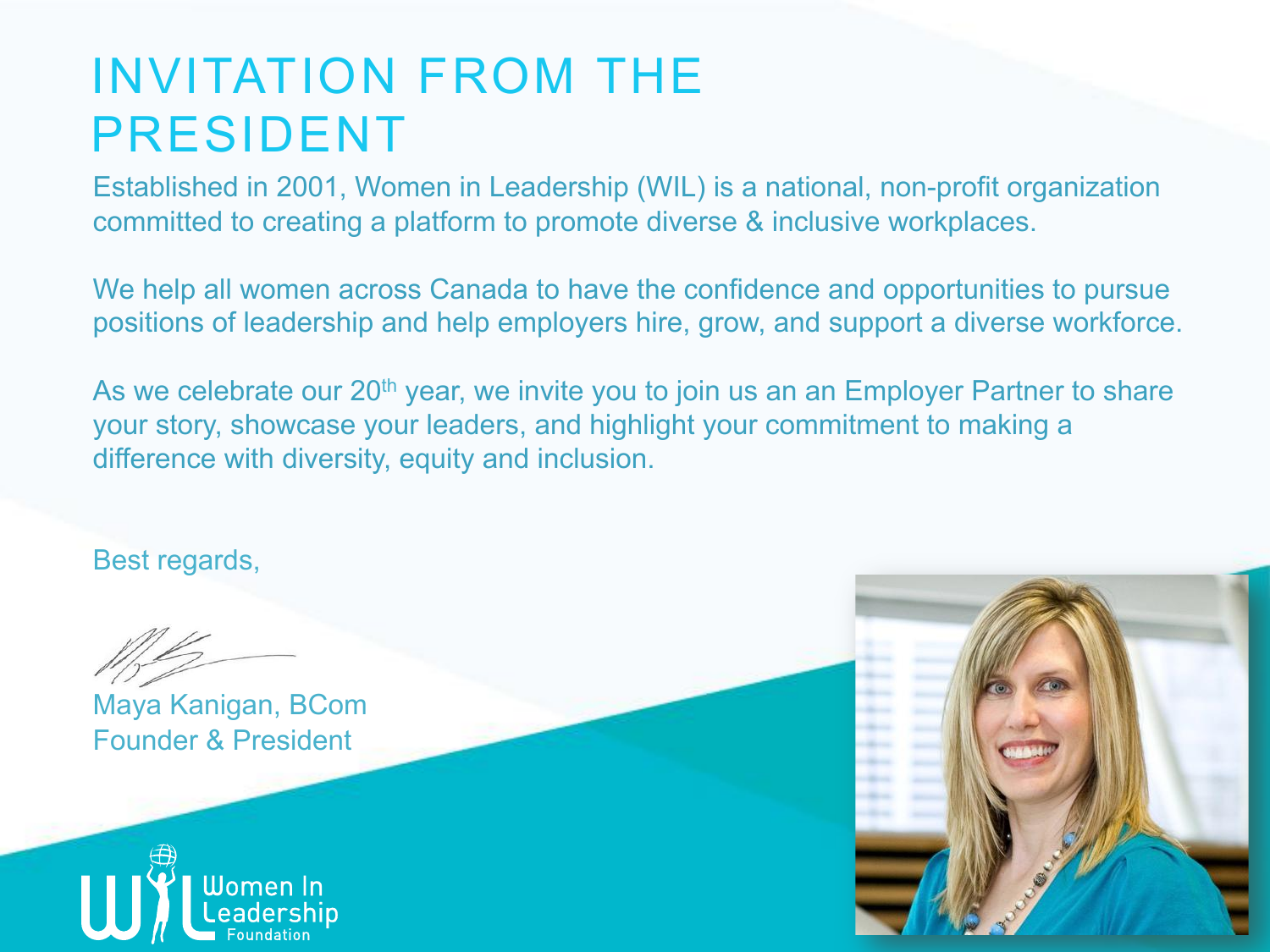**75% OF OUR WOMEN ARE MANAGEMENT TO CXO ROLES** 

**+75,000 LINKEDIN FOLLOWERS** 

**+2,100 MENTORSHIP PROGRAM GRADUATES** 

**\$6,000,000 INVESTED INTO PROGRAMS** 

**+7,000 NEWSLETTER SUBSCRIBERS** 

#### **CUMULATIVE** REACH OF OVER WOMEN LEADERS 95 000 ,

*NETWORK DEMOGRAPHICS* 

*52% Non Minority 42% Visible Minority* 

*6% Indigenous*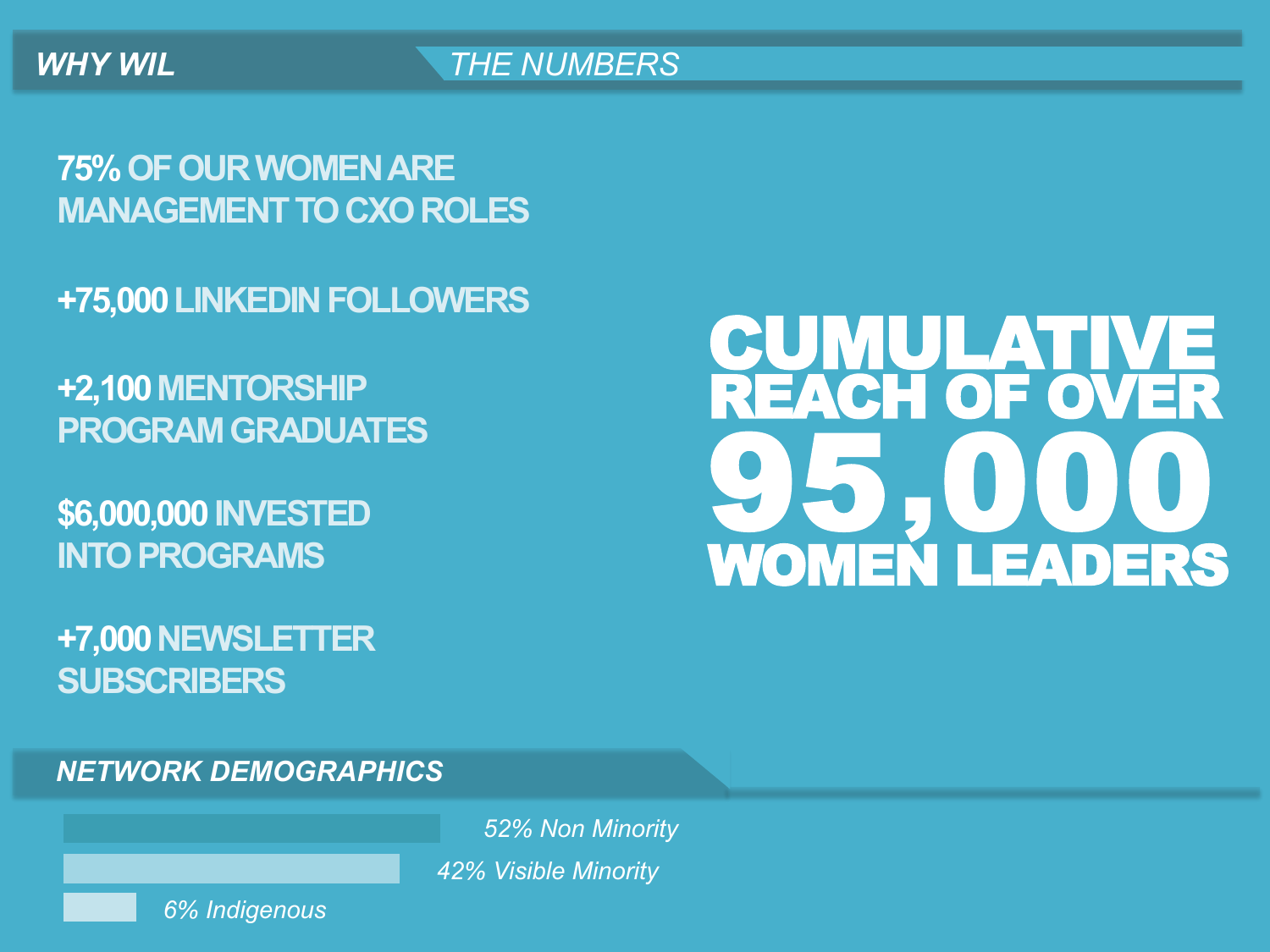#### *2022 SCHEDULE 20+ events*

- JAN 6 Mentorship Program
	- 12 Mentorship Program
	- 20 Career Development Webinar
- Feb 3 Career Development Webinar
	- 15 Speaker Series
- Mar 8 Indigenous Leadership Forum
	- 22 Career Development Webinar
	- 29 Speaker Series
- Apr 14 Career Development Webinar
	- 21 Speaker Series
- May 5 Career Development Webinar
	- 17 Speaker Series
- June 2 DEI Forum
	- 16 Mentorship Program Grad

| July       |    | <b>No Events</b>                   |
|------------|----|------------------------------------|
| Aug        |    | Leadership Retreat TBA             |
|            |    | Sept 12 Career Development Webinar |
|            | 29 | Women in Real Estate Forum         |
| Oct        |    | 6 Career Development Webinar       |
|            | 19 | <b>Speaker Series</b>              |
| Nov 3      |    | <b>Speaker Series</b>              |
|            |    | 10 Career Development Webinar      |
|            | 22 | <b>Women on Boards Forum</b>       |
| <b>Dec</b> |    | 7 Speaker Series                   |
|            | 15 | <b>Career Development Webinar</b>  |
|            |    |                                    |

#### *Additional Networking Events*

*Each chapter will hold live or virtual networking events that your people may attend and have a rep speak at.* 

#### *NOTES:*

*Partners may hold a special webinar to highlight what they are doing or to connect with clients. (small fee). Live and Virtual events average 150-500 attendees, speakers are provided a briefing well in advance*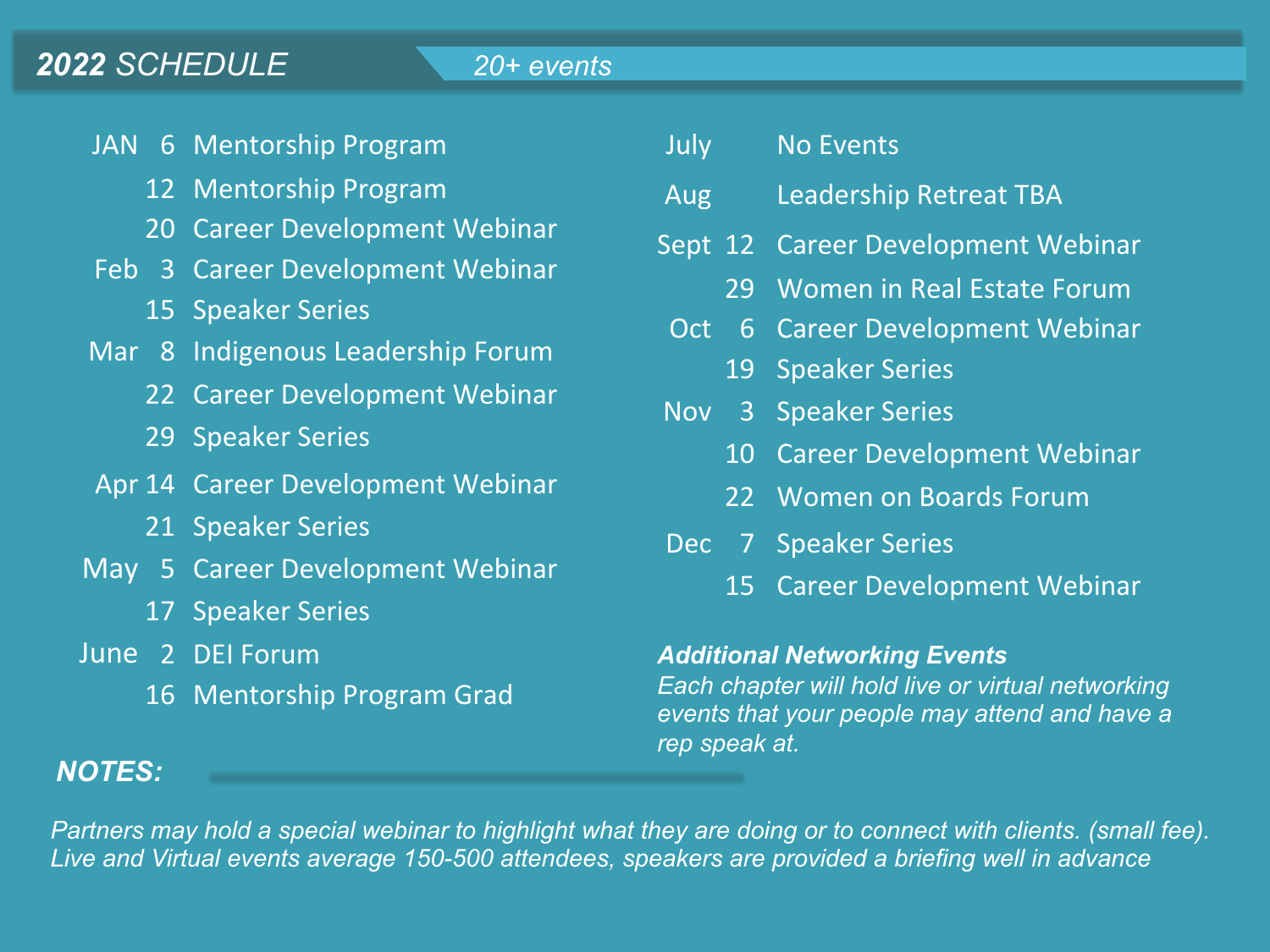#### **PROGRAMS**

#### **SPEAKER SERIES**

Our virtual and live Speaker Series events feature a panel of leaders from various sectors, sharing their thoughts on key industry topics, their career path and leadership insights.

Benefit: Speaking and hosting opportunities

#### **CAREER WEBINAR SERIES**

Each webinar features an executive leader from our employer partners or sector stakeholders providing career development insight and learning.

Benefit: Speaking and hosting opportunities

#### **MENTORSHIP PROGRAM**

Our 6 month award winning program has seen 2,000+ emerging women leaders graduate and propel their career advancement. Runs from January to June and Includes 1-1 mentoring with cohort learning.

Benefit: 4 Free mentee spots and unlimited mentor spots

Four forums & career fairs showcasing opportunities and women's contribution in various sectors (DEI/ Real Estate/ Boards / Indigenous Leadership). Benefit: Speaking & hosting opportunities

# **MAJOR FORUMS NETWORKING EVENTS**

Our Chapters hold social networking events during the year. Typically there is a short leadership presentation followed by networking. Benefit: Speaking & participating



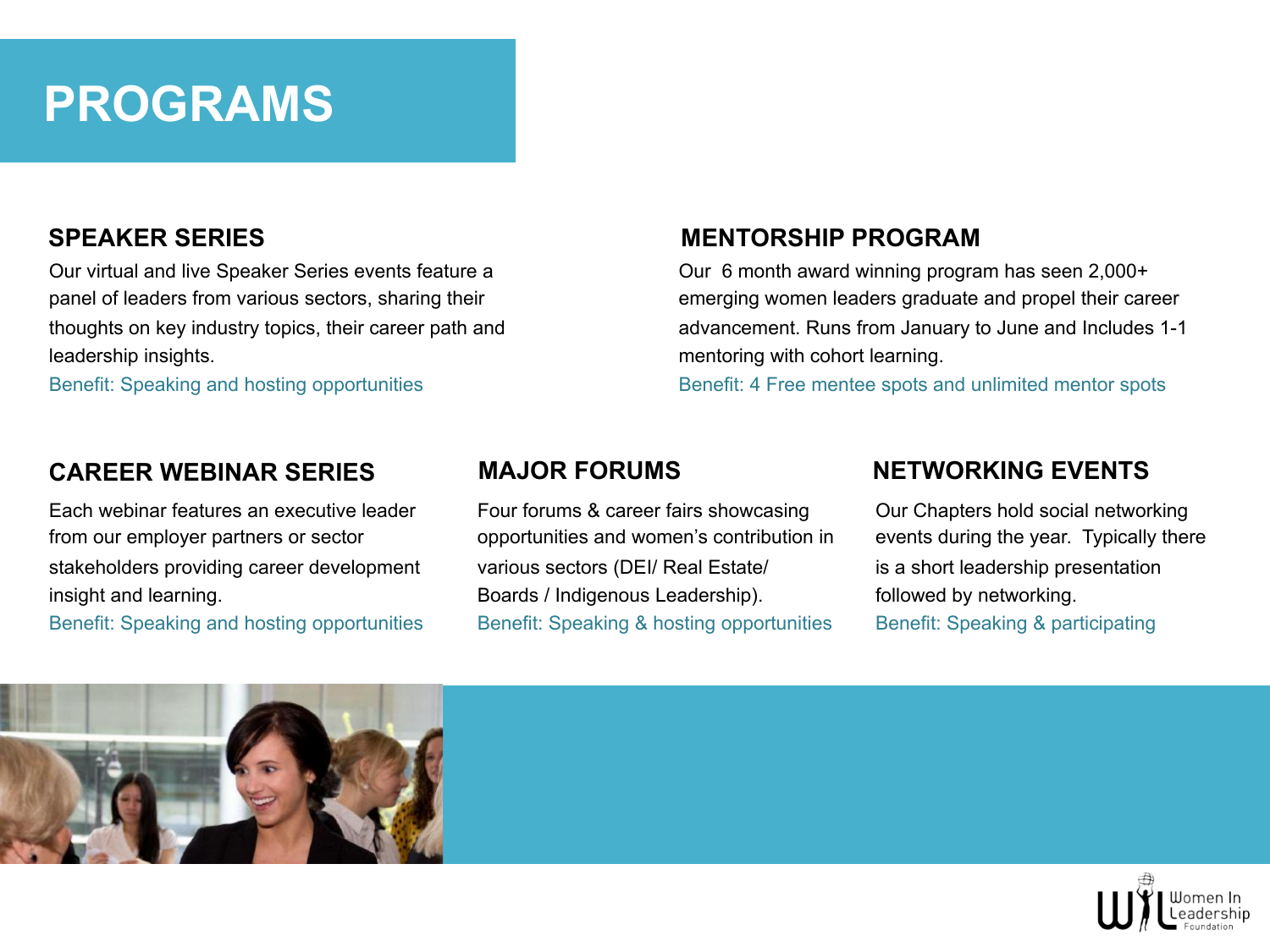# **BRANDING**



#### **PARTNER PLATFORM**

We showcase our Partners nationally and locally, recognizing their commitment to leadership development and DEI. Partners have speaking opportunities for thier leaders ad may host specific sessions during our Forums. Partners may also hold a signature event (small fee) specifically highlighting their employer brand and messaging.

As a Partner, we promote you to our network through our social media platforms as well as through our events. We engage our Partners to provide unique content we can share with our network. Other ways WIL supports our Partners:

Releasing articles leading up to events Sharing special video content Press release announcing partnership Virtual interviews with your people Exclusive Newsletter to our audience\*

#### **RECRUITING & CAREER FAIRS HOSTING SESSIONS SHARING YOUR CONTENT**<br> **RECRUITING & CAREER FAIR:**<br>
During our Forums we hold virtual career

fairs to highlight opportunities with our partners. We post your leadership jobs on our website, newsletter and on our sister job board leadingtalent.ca

Partners may HOST a signature webinar or sessions during one of our full day Forums. As Host, you select the theme and have 1 or more speaking spots and option to moderate the panel too.



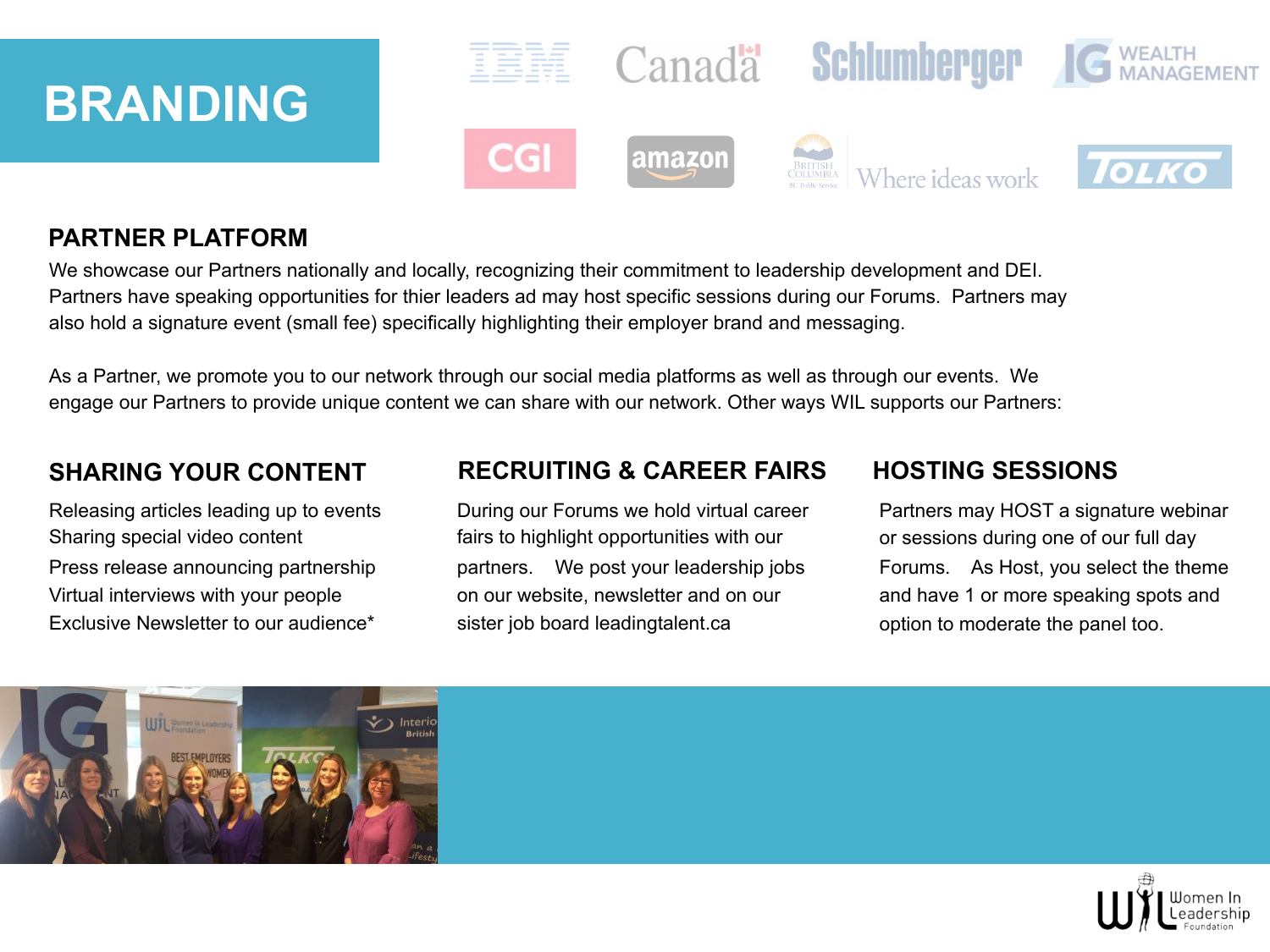# **SPEAKER SERIES**

#### **PARTNER DETAILS**

Our virtual and live Speaker Series events feature a panel of 3 leaders from various sectors, sharing their thoughts on key industry topics, their career path and leadership insights. Events average 200-500 attendees.

#### Benefits:

- $\checkmark$  Host 1 session with welcome, MC and speaker
- $\checkmark$  Showcase your women leaders on panels at other sessions
- $\checkmark$  Professional development to grow your emerging women leaders
- $\checkmark$  Branding recognition for all communications
- **OPTIONS:** Host a signature Speaker Series event featuring just your people or clients (for fee). Become the Presenting Partner for expanded speaking and branding opportunities.



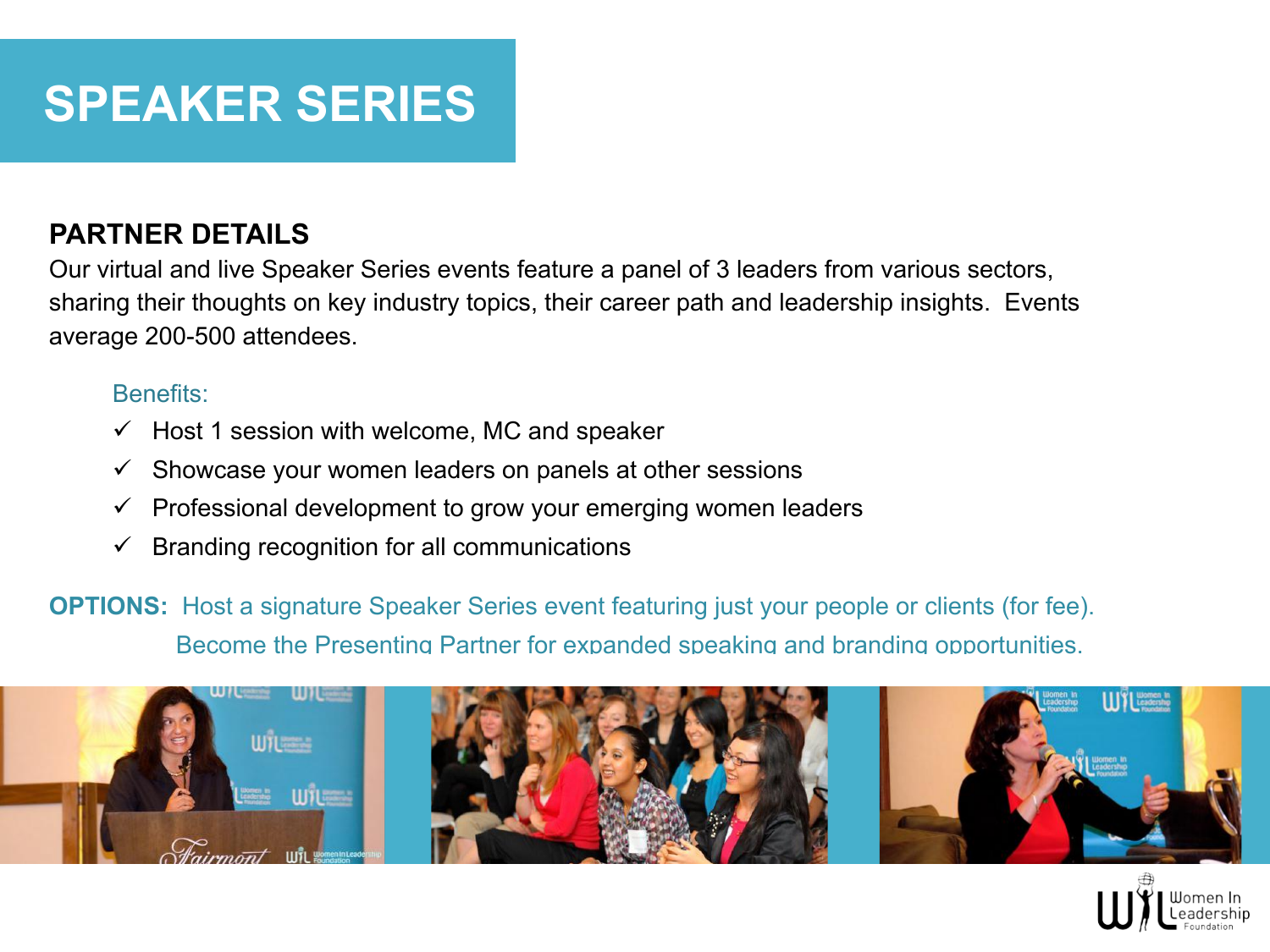# **WEBINAR SERIES**

#### **PARTNER DETAILS**

The Career Development Webinars feature a high profile leader (typically from one of our Partners) that spends 20-40 minutes sharing their career path and wisdom for future leaders. Webinars are shared on our website, YouTube channels and social media posts.

Our Chapters Co-Host the webinars, which average 150-300 attendees.

#### Benefits:

- $\checkmark$  Host 1 session with welcome, MC and speaker
- $\checkmark$  Professional development to grow your emerging women leaders
- $\checkmark$  Branding recognition for all communications

**OPTIONS:** Become the Presenting Partner for expanded speaking and branding opportunities.



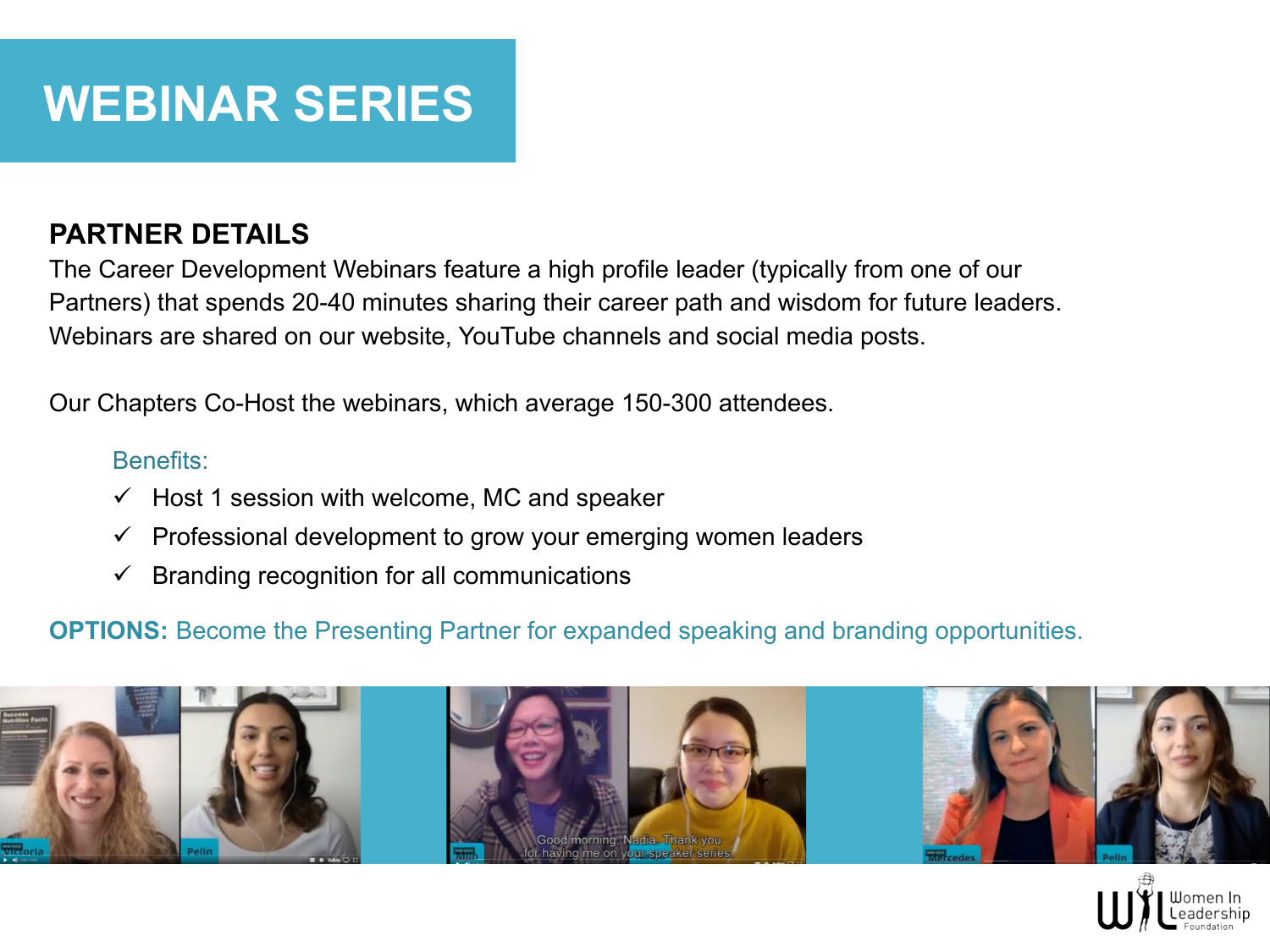

#### **PARTNER DETAILS**

Our 6 month award-winning Leadership Mentorship program has seen 2,100+ emerging women leaders matched with women mentors from diverse sectors to develop leadership skills, build confidence, and propel their career advancement. Includes monthly group learning and 1-1 mentoring.

#### Benefits:

- $\checkmark$  6 Free Mentee spots for your emerging women leaders
- $\checkmark$  Opportunity to host a Development workshop for the cohort featuring your leader
- $\checkmark$  Partner recognition Online, at Sessions and Graduation

**OPTIONS:** Become the Presenting Partner of the program with extra spots, Launch and Graduation address and amplified branding.



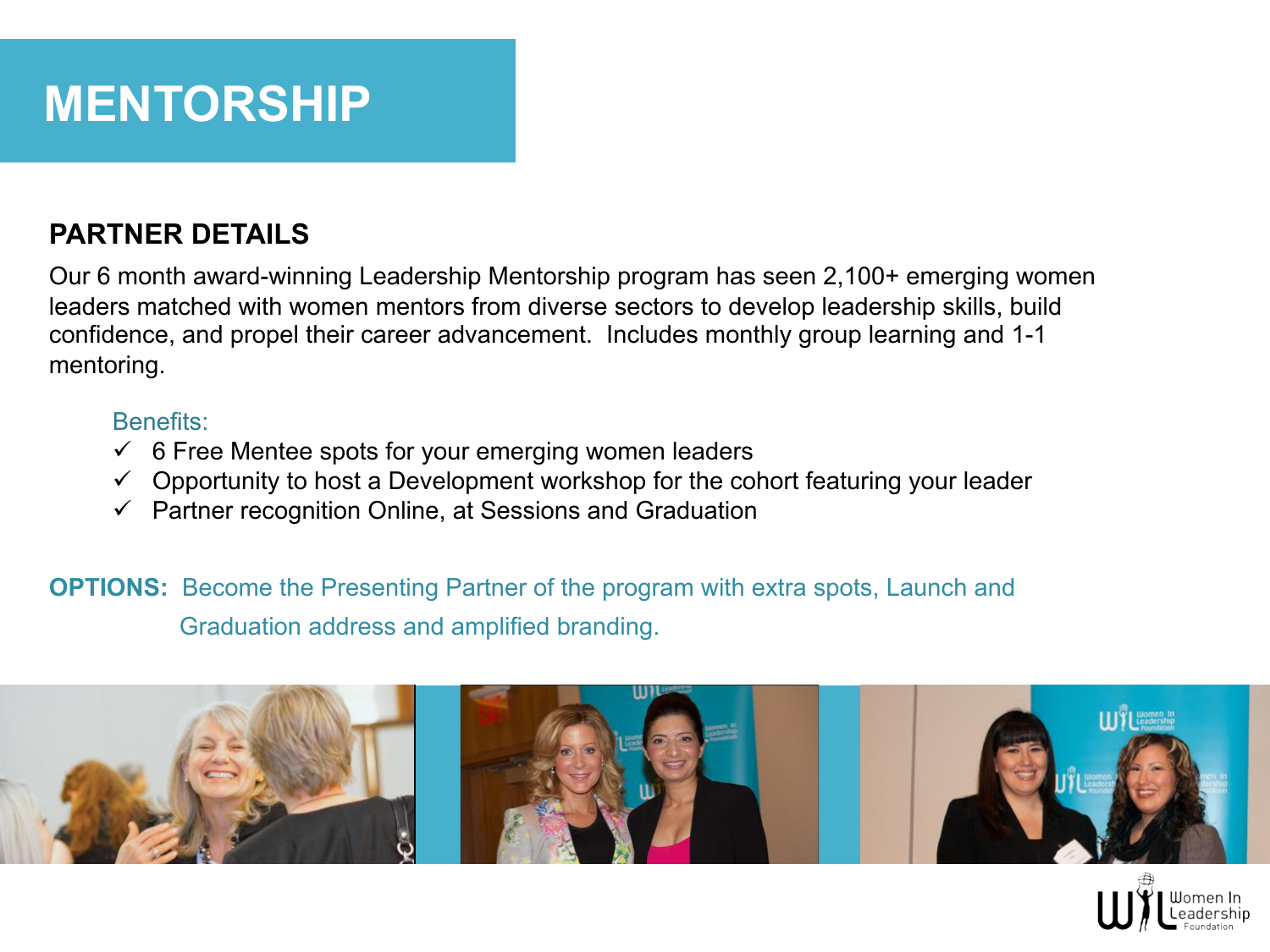

#### **PARTNER DETAILS**

We are so excited to be hosting our 11<sup>th</sup> Indigenous Women's Leadership Forum March 8<sup>th</sup>. 2022 as the first of 4 National Forums for 2022. Our Forums explore challenges and opportunities for advancing DEI from a leadership perspective. Forums include several sessions and key note presentations as well as some networking and Career Fair elements.

#### **2022 Forums: Indigenous Leadership / DEI / Women on Boards / Women & Real Estate**

#### Benefits:

- $\checkmark$  Opportunity to host a session at all Forums
- $\checkmark$  Have your people speak
- $\checkmark$  Exhibit at live or virtual Forums
- $\checkmark$  Partner recognition

**OPTION:** Become the Presenting Partner or Sponsor for One or all the Forums.



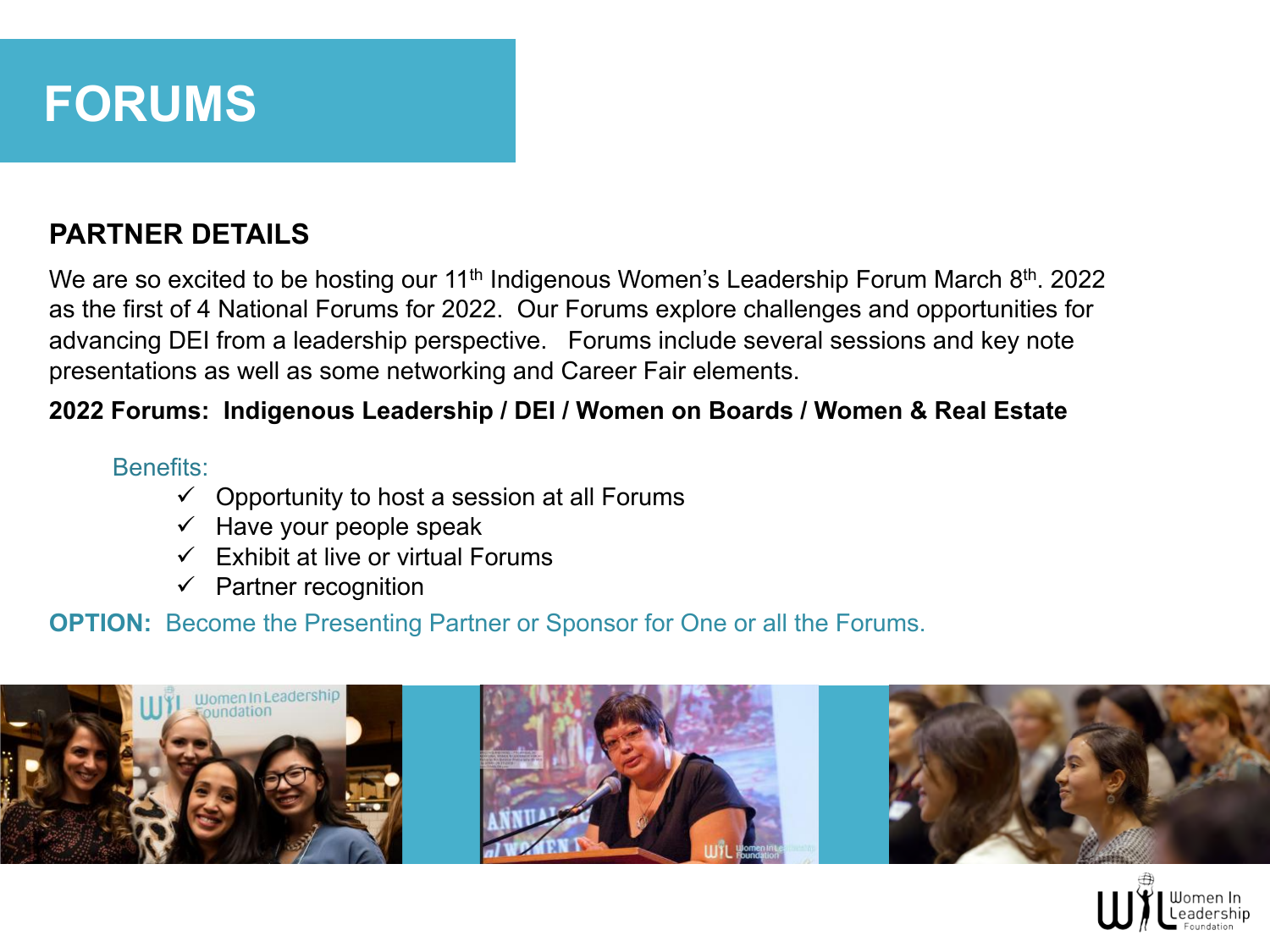

#### **PARTNER DETAILS**

WIL helps showcase career opportunities with our Employer Partners to our large network of professional women. We focus on management to CXO positions and share these through our communications and job board Leadingtalent.ca. By hosting, sponsoring and participating in our events you have the opportunity to increase your profile as an employer of choice for women.

#### Benefits:

- $\checkmark$  20 Free postings on our job board Leadingtalent.ca
- $\checkmark$  Posting Feature jobs on the WIL home page
- Featuring postings in our weekly newsletter (7,000 subscribers)
- $\checkmark$  Special career blog and other content opportunities
- $\checkmark$  Exhibiting at our National Forums

**OPTION:** Choose Unlimited job board postings and we scrape/post your leadership jobs for you.



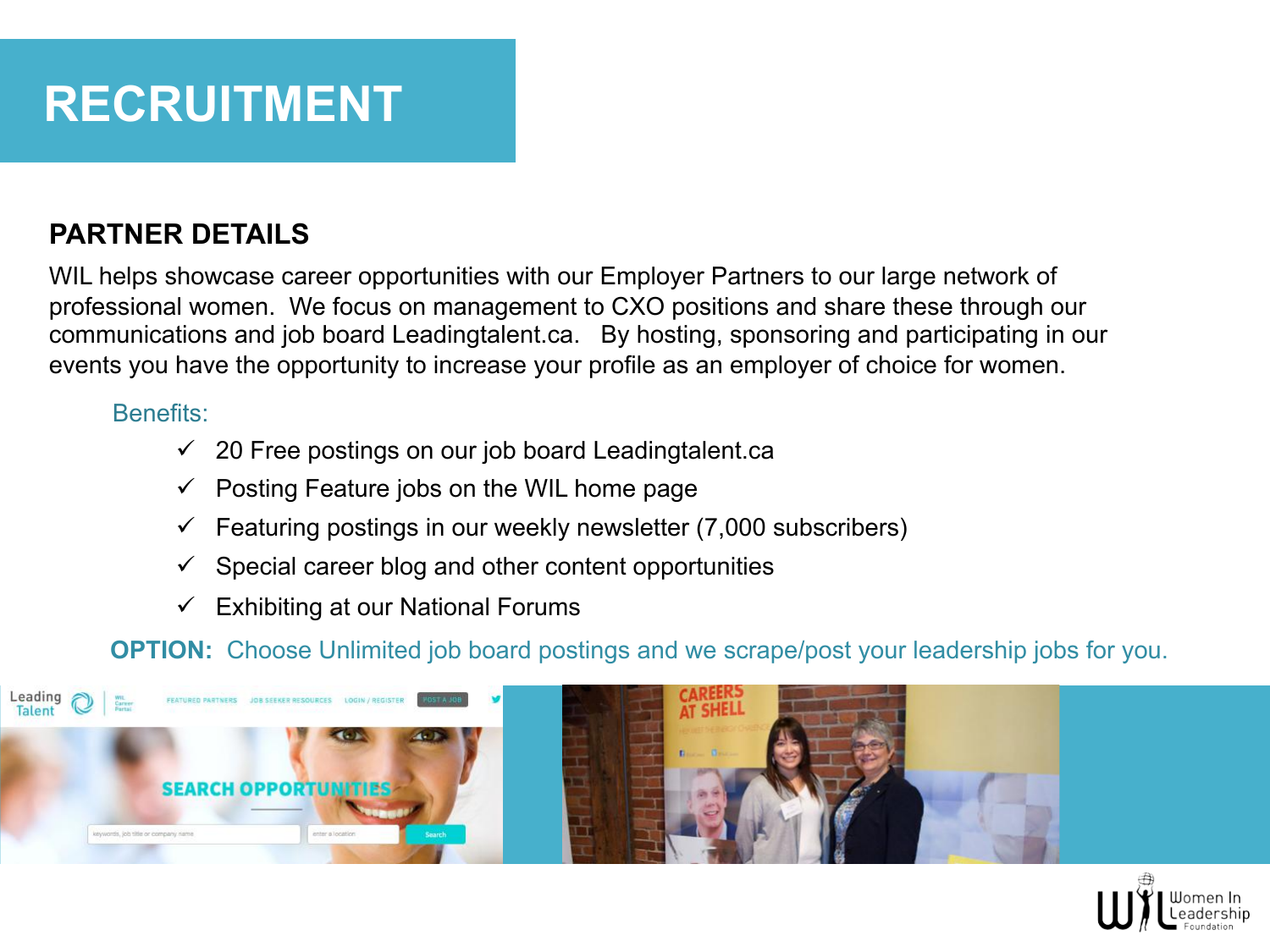# QUOTES & FEEDBACK FROM PARTNERS



#### **Katherine Faichnie, Director & HR Leader, IBM Canada**

"At IBM, the diversity of cultures, people, thoughts and ideas are critical in driving *innovation and providing advanced technologies and services to business. It's more than* a set of policies and programs. Diversity — including diversity of thought — opens the door to different perspectives, identities and experiences that are not only reflective of the Canadian marketplace, but also improves our company's agility, performance and engagement as employees feel safe and confident being their full selves at work."



#### **Alana Riley, Senior Vice President, Financial Services Distribution, IG Wealth Management**

"We need to continue to press for progress. With women soon controlling 50% of the wealth in Canada and representing 52% of the population, our corporate environments *need to reflect the rich diversity of our culture."* 



#### **Michele Baptiste, Former National Manager, Aboriginal Relations, Scotiabank**

*"I have had the honour of speaking to Indigenous women across the country through this initiative and can attest to the wonderful work the Foundation is doing. With so many negative messages sent to mainstream Canada regarding Indigenous people and* politics, WIL gives women the opportunity to hear a very different, positive message - a *message of empowerment and strength - without losing our identity as women in our communities. The feedback is overwhelmingly positive."* Michele Baptiste with **Scholarship Presentation to Sienna MacMillan**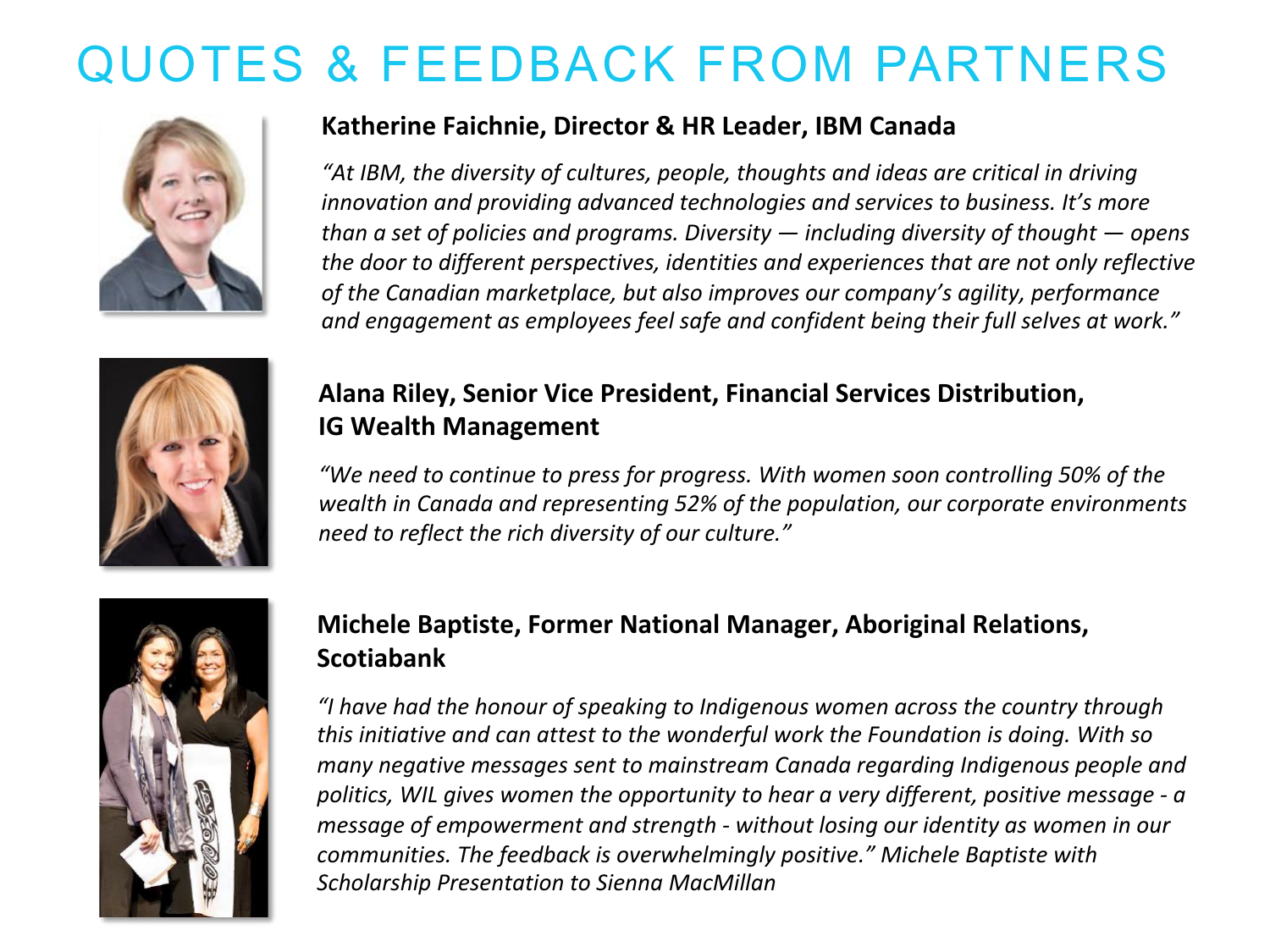#### MEET SOME OF OUR CHAPTER LEADERS



*Bina Kamath WIL Calgary*



*Farhana Mahbub WIL Toronto*



*Susie Ho WIL Ottawa*



*Maureen McKinnon WIL Vancouver*



*Heather van Munster WIL Victoria*



*Janet Dean WIL NWT* 



Denise Young *WIL Okanagan*



*Linda Mota WIL Montreal*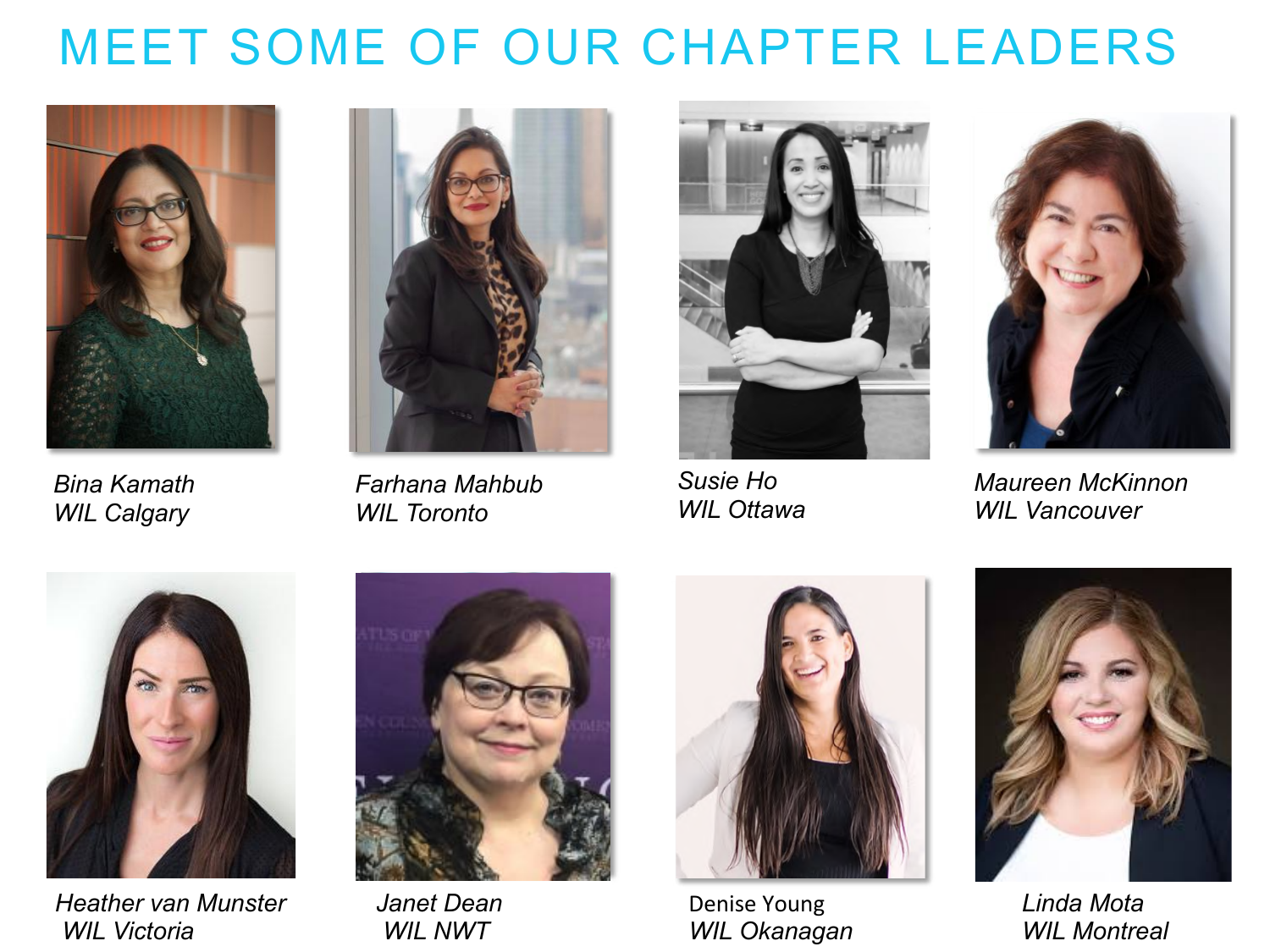#### **PARTNER OPTIONS**

#### **NATIONAL PARTNER BENEFITS | \$10,000 per year**

| ENHANCE BRAND AS A PROGRESSIVE EMPLOYER - strong recognition, social media content and more |          |
|---------------------------------------------------------------------------------------------|----------|
| SPEAKING OPPORTUNITIES FOR YOUR WOMEN LEADERS - Speaker Series, Webinar Series and Forums   | <b>X</b> |
| DIVERSITY RECRUITMENT - 40 free Job board postings (upgrade to Unlimited for \$7,500)       |          |
| VIRTUAL WIL MENTORSHIP PROGRAM - 6 mentee spots & opportunity to host a workshop            |          |
| NATIONAL FORUMS - Host session, Speaking opportunities, Career info Table                   |          |

| <b>PRESENTING PARTNER OPTIONS</b>                                                                                                                           | <b>FEE</b> |
|-------------------------------------------------------------------------------------------------------------------------------------------------------------|------------|
| <b>WIL SPEAKER SERIES</b><br>Welcome address, Key note & Host Session, advance social media content, special eblast message                                 | \$20,000   |
| <b>CAREER DEVELOPMENT WEBINAR SERIES</b><br>Welcome address and Career opportunity messaging, advance social media content & promotion                      | \$10,000   |
| LEADERSHIP MENTORSHIP PROGRAM<br>Welcome and speaker at Launch and Graduation session, Branding alignment and social media content                          | \$10,000   |
| <b>NATIONAL FORUMS - INDIGENOUS, DEI, BOARDS, REAL ESTATE</b><br>Opening welcome, Keynote, Host 1 Session, social media posting in advance +20 free tickets | Contact    |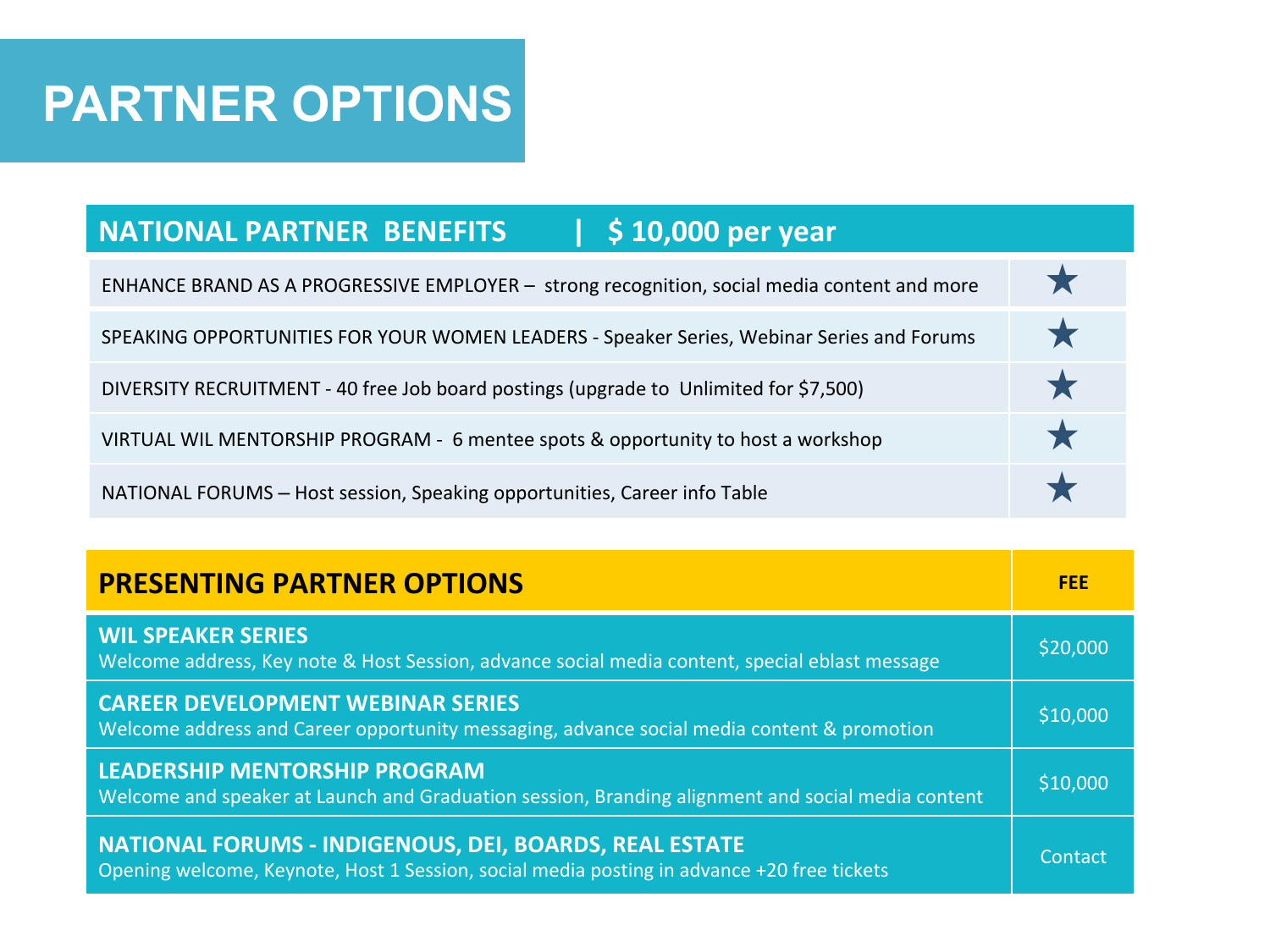#### **PARTNER OPTIONS**

#### **SMB PARTNER | \$5,000 per year** (under 300 employees)

In recognition of the contribution of Small and Medium sized employers to the economy and shaping emerging leaders, we offer SMB employers and opportunity to use WIL as a platform to build on their business and DEI portfolio.

| <b>BENEFITS</b>                                                                           | <b>SMB</b> |
|-------------------------------------------------------------------------------------------|------------|
| ENHANCE BRAND AS A PROGRESSIVE DIVERSITY EMPLOYER                                         |            |
| SPEAKING OPPORTUNITIES FOR YOUR WOMEN LEADERS - Speaker Series & Webinar Series           |            |
| DIVERSITY RECRUITMENT - 10 free postings on our job board (go unlimited for just \$3,000) |            |
| VIRTUAL WIL MENTORSHIP PROGRAM - 2 mentee spots                                           |            |
| NATIONAL FORUMS - Speaking opportunities, Career info Table                               |            |